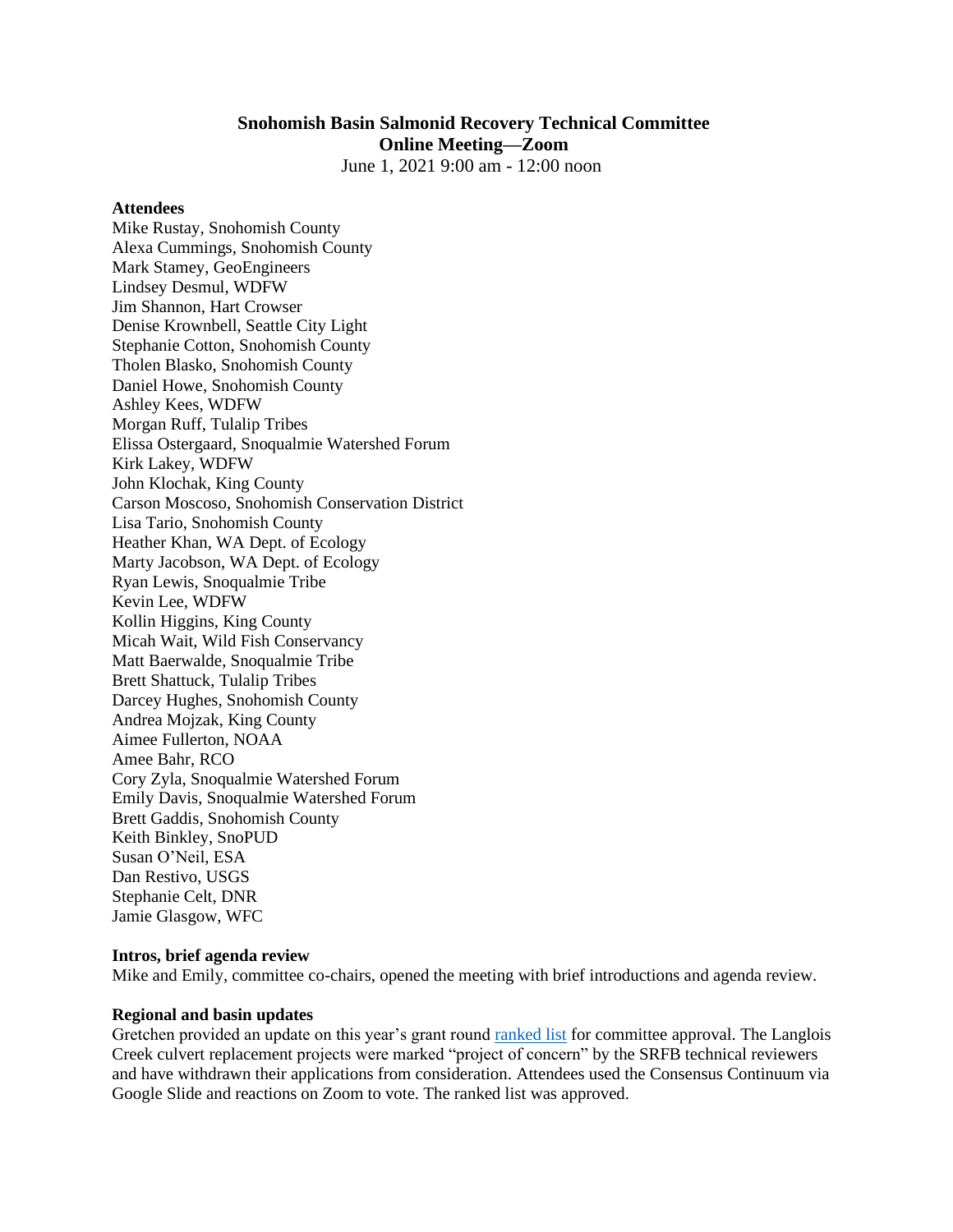| <b>RANK</b>    |                                                                                                                                                                                                                                                                                      |                   | <b>Benefit to</b><br>Salmon |                   | <b>Certainty of</b><br><b>Success</b>                                                                                                        |                          | <b>Budget</b>           |
|----------------|--------------------------------------------------------------------------------------------------------------------------------------------------------------------------------------------------------------------------------------------------------------------------------------|-------------------|-----------------------------|-------------------|----------------------------------------------------------------------------------------------------------------------------------------------|--------------------------|-------------------------|
|                | <b>Project Title</b>                                                                                                                                                                                                                                                                 | <b>PRISM link</b> | Total                       | Total<br>possible | Total                                                                                                                                        | Total<br><b>Possible</b> | \$511,397*<br>available |
| $\mathbf{1}$   | Snoqualmie River LW Placement Concept Design,<br>Micah Wait, Wild Fish Conservancy                                                                                                                                                                                                   | #21-1070          | 85.4                        | 100               | 79.4                                                                                                                                         | 100                      | \$84,984                |
| $\overline{2}$ | Catherine Creek LWD Final Design*<br>Rodney Pond, Sound Salmon Solutions                                                                                                                                                                                                             | #21-1210          | 65.1                        | 100               | 73.0                                                                                                                                         | 100                      | \$87,120                |
| 3              | Woods Creek Culvert Cooperative - 118 <sup>th</sup> St Construction,<br>Carson Moscoso, Snohomish Conservation District                                                                                                                                                              | #21-1072          | 62.0                        | 100               | 80.8                                                                                                                                         | 100                      | \$255,143               |
|                |                                                                                                                                                                                                                                                                                      |                   |                             |                   | <b>TOTAL Requested*</b><br>\$427,247                                                                                                         |                          |                         |
|                |                                                                                                                                                                                                                                                                                      |                   |                             |                   | Total to loan**                                                                                                                              |                          | \$84,150                |
|                | <b>Removed from Consideration</b><br>Langlois Creek Culvert Replacement Project, Upstream,<br>Andy Obst, Snoqualmie Valley Watershed Improvement District<br>Langlois Creek Culvert Replacement Projects, Downstream,<br>Andy Obst, Snoqualmie Valley Watershed Improvement District |                   |                             |                   | *budgets finalized at end of June<br>** Basin has some returned PSAR funds that<br>could increase the amount of funding available<br>to loan |                          |                         |
|                |                                                                                                                                                                                                                                                                                      |                   |                             |                   |                                                                                                                                              |                          |                         |
|                | It is likely that the Basin will have more SRFB funding available than projects to fund.                                                                                                                                                                                             |                   |                             |                   |                                                                                                                                              |                          |                         |

Gretchen discussed the possibility of lending extra funds to a neighboring watershed this year to be repaid next year since we will likely have more SRFB funding available than projects to fund this round. Next year we will likely have a larger number of projects applying so it would be helpful to have more funds to allocate at that time.

Gretchen mentioned that there is a Forum meeting this Thursday. She highlighted some agenda items of interest. Pete Verhey, Matt Pouley, and Andrew McDonnell will be presenting on calculating fish estimates and operating the traps. There will also be review of a comment letter to Ecology regarding the WREC planning process.

Gretchen gave an SRC summary and follow-up to last month's discussion. She shared the options for focusing the '23-'25 PSAR large capital RFP and asked attendees to vote for their preferred idea below via [www.menti.com](http://www.menti.com/) code 9438 7288

- One (or more) habitat type (large estuaries, nearshore, riparian areas, floodplains)
- The Chinook population(s) at highest risk of extinction (i.e. Dungeness, Stilly, Nooksack)
- The Chinook population(s) closest to attaining recovery goals (i.e. Suiattle, Skagit)
- The watershed(s) where Chinook population status is most acutely limiting harvest (Stilly, Nooksack, Mid-Hood Canal)
- Populations contributing to SRKW diet

The first option received most votes (45%) from attendees. There was much discussion about what the next biennium of PSAR large capital funding should focus on prioritizing including whether the above options adequately address salmon recovery needs. Gretchen suggested if people are interested in following up on this conversation, maybe forming a small working group that could document our key points and frustrations. Attendees could volunteer in the Google Slide.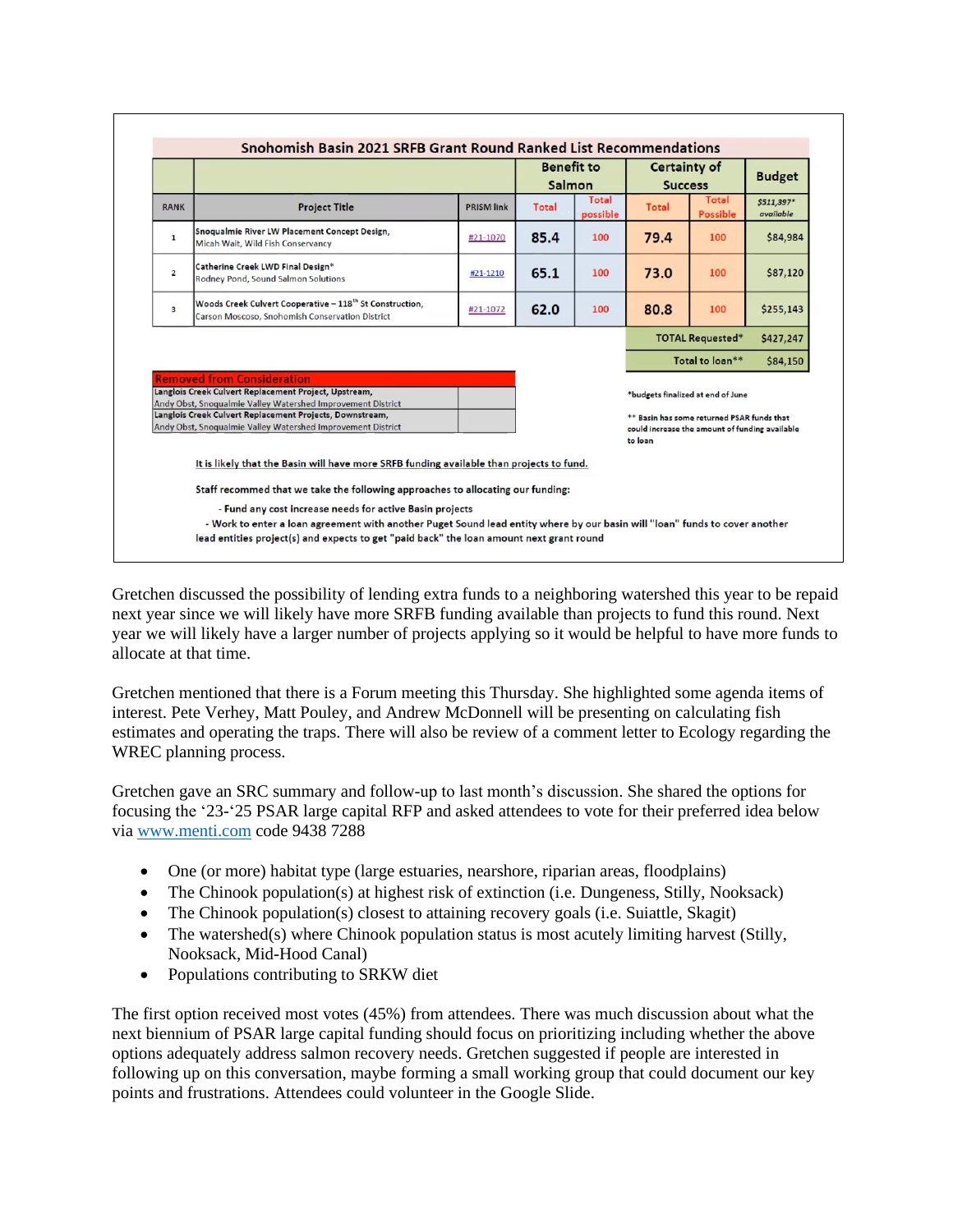## **Temperature mapping in Skykomish and Snoqualmie Rivers**

Dan Restivo with USGS provided a presentation on the preliminary results of their temperature mapping. This project aims to help us understand temperature dynamics in these rivers and what restoration projects are possible and the effect they would have on these systems. Studying water temperature is important because it is a limiting factor for the distribution and health of fish and aquatic life by affecting their physiology and behavior. This study was informed by the temperature TMDL in the Snoqualmie and worked to identify areas of persistent thermal contrasts, profiling water temperatures and comparing methodologies for mapping.

Results show the Tolt is significantly colder than the mainstem and helps lower temperatures, hyporheic flow from wetlands upstream of Griffin Creek contributes cooling, cooling also occurs where Patterson Creek meets the Snoqualmie. The Raging River comes in much warmer where it meets the mainstem Snoqualmie and continues downstream. Hyporheic flow from groundwater inflow was identified at Snoqualmie Falls Golf Course. In the Three Forks Natural Area, they saw significant cooling from the other two tributaries versus the middle fork. Overall, the Snoqualmie River Longitudinal Temperature Profile shows a warming trend as the water moves downstream.

In the middle fork Snoqualmie, there were notable groundwater inflow features recorded. Upstream of Granite Creek it's significantly colder especially in the national forest. Overall, the Middle Fork Snoqualmie River Longitudinal Temperature Profile shows a warming trend.

In the Skykomish, upstream of the confluence with the Snoqualmie we see the Sultan River significantly cooling river temperatures as well as other groundwater inflow features throughout. Overall, the Skykomish River Longitudinal Temperature Profile shows a warming trend and then a large temperature drop when the Sky and Sultan meet the mainstem and cool the water.

Next steps are to compare the drone-based thermal infrared surveys to the helicopter results.

## **Continuing the Exploration of Tech Comm Mission, Roles and Membership**

Mike reminded the committee of the discussion from the last meeting and that the goal is to come to agreement on this guiding document. Emily highlighted the most recent changes to the document made in order to align with Manual 19 and the Lead Entity contract agreement, clarify the consensus continuum, and the committee's role in H-integration.

Elissa asked what the need is to define members and alternates since we operate on a consensus continuum and not by voting. Emily noted that a benefit of defined members is a sense of accountability to participation which helps ensure that the designated representative(s) for an organization come with a unified voice on behalf of that organization and that they have reviewed materials in advance, and come to meetings prepared to engage. There was endorsement of the committee Mission and Roles.

The member organization list was reviewed. There was discussion about whether basin staff should be official voting members. For example, the Snoqualmie Watershed Forum/King County holds a co-chair seat so that may be odd to have a co-chair that cannot vote on things. Adopt-a-Stream was also nominated for official member status as a historically engaged NGO partner. DNR was suggested for invitation to become a member as well.

Elissa commented that the Snoqualmie Watershed Forum may differ in position on matters from King County so it probably does not make sense to lump the membership and voting rights into one member role. Brett Shattuck commented that Tulalip Tribes has concerns about their voting weight and treaty rights stance being diluted among the various listed members. Tulalip may also find that representatives from different departments would have different positions on certain topics. Mike responded that it may